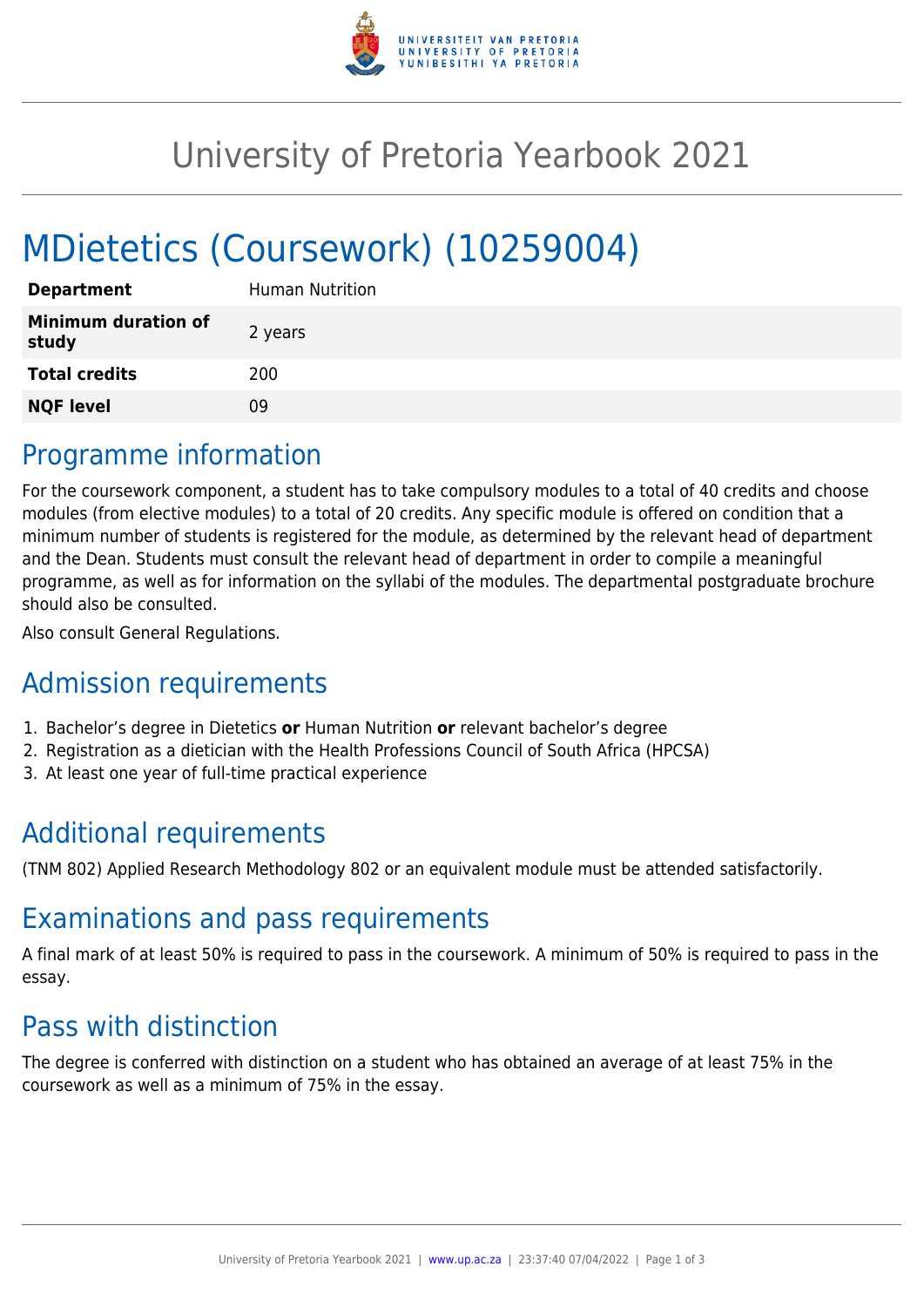

## Curriculum: Year 1

#### **Minimum credits: 180**

### **Core modules**

[Advanced research and nutritional epidemiology 870](https://www.up.ac.za/faculty-of-education/yearbooks/2021/modules/view/DEK 870) (DEK 870) - Credits: 20.00 [Nutritional assessment 871](https://www.up.ac.za/faculty-of-education/yearbooks/2021/modules/view/DEK 871) (DEK 871) - Credits: 20.00 [Mini-dissertation: Dietetics 896](https://www.up.ac.za/faculty-of-education/yearbooks/2021/modules/view/DEK 896) (DEK 896) - Credits: 120.00 [Applied research methodology 802](https://www.up.ac.za/faculty-of-education/yearbooks/2021/modules/view/TNM 802) (TNM 802) - Credits: 0.00

### **Elective modules**

[Immunonutrition 814](https://www.up.ac.za/faculty-of-education/yearbooks/2021/modules/view/DEK 814) (DEK 814) - Credits: 10.00 [Sport nutrition 815](https://www.up.ac.za/faculty-of-education/yearbooks/2021/modules/view/DEK 815) (DEK 815) - Credits: 10.00 [Nutrition counselling 816](https://www.up.ac.za/faculty-of-education/yearbooks/2021/modules/view/DEK 816) (DEK 816) - Credits: 10.00 [Diet-related non-communicable lifestyle diseases 817](https://www.up.ac.za/faculty-of-education/yearbooks/2021/modules/view/DEK 817) (DEK 817) - Credits: 10.00 [Nutrition support 818](https://www.up.ac.za/faculty-of-education/yearbooks/2021/modules/view/DEK 818) (DEK 818) - Credits: 10.00 [Nutrigenomics 819](https://www.up.ac.za/faculty-of-education/yearbooks/2021/modules/view/DEK 819) (DEK 819) - Credits: 10.00 [Micronutrient malnutrition 873](https://www.up.ac.za/faculty-of-education/yearbooks/2021/modules/view/DEK 873) (DEK 873) - Credits: 10.00 [Early childhood nutrition intervention 874](https://www.up.ac.za/faculty-of-education/yearbooks/2021/modules/view/DEK 874) (DEK 874) - Credits: 10.00